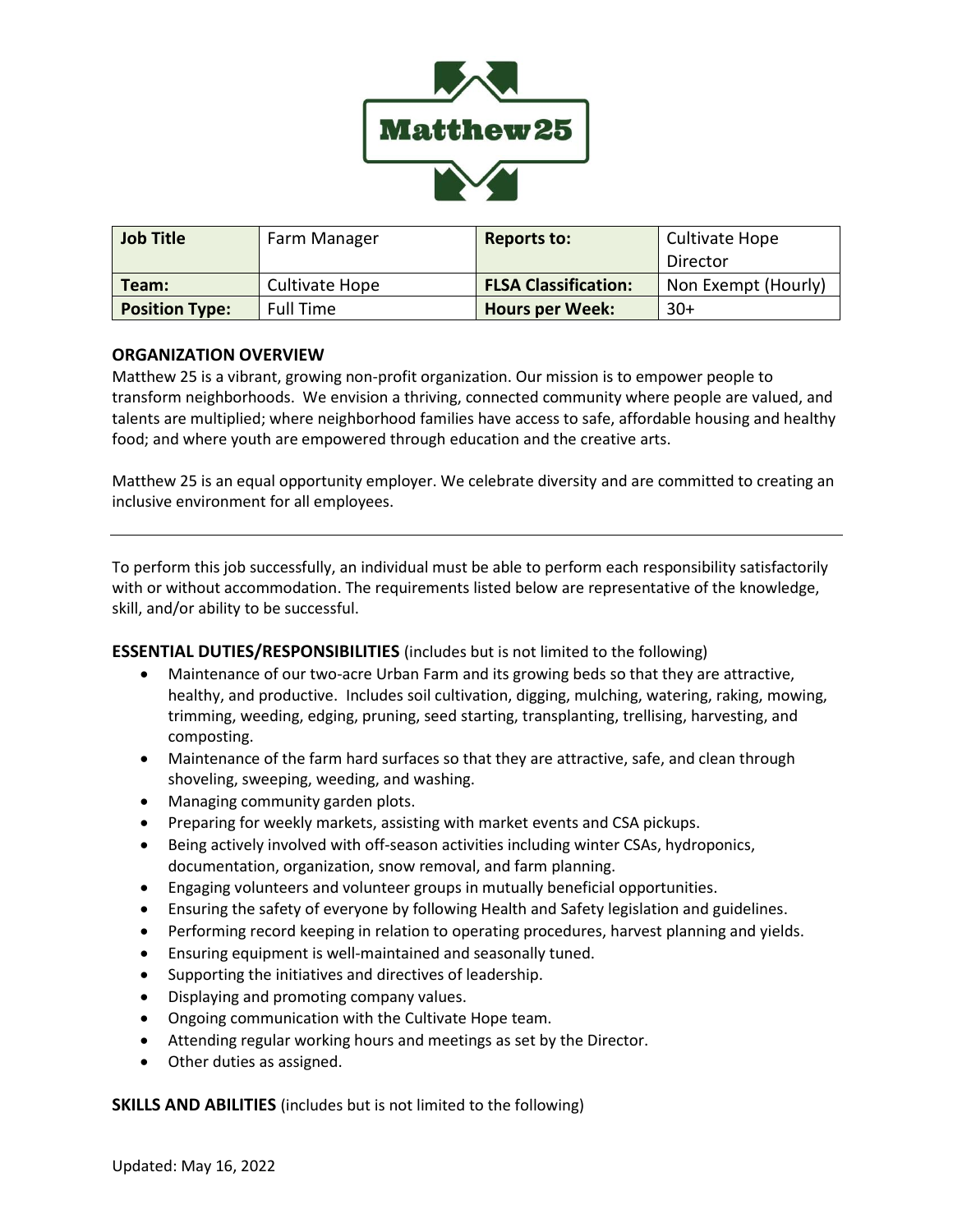

- A commitment to the organization's mission.
- A desire and drive for your work to contribute to an inclusive and sustainable society.
- Having a passion for farming and having extensive knowledge of fruits, herbs, and vegetables, including how to grow them organically, treat pests, prune and maintain them.
- Maintaining a positive and professional attitude and embracing opportunities for organizational growth.
- An ability to have positive, engaging interactions with customers. **.**
- An understanding that collaboration and communication is critical to the success of the Urban Farm and Matthew 25.
- An ability to work in fast paced, rapidly changing, and regulated environment and across departments.
- Analytical skills to identify and resolve problems in a timely manner.

## **EDUCATION AND/OR EXPERIENCE** (includes but is not limited to the following)

- 3+ years of experience with organic and sustainable farm practices.
- Experience working within the CSA system.
- Fruit tree and fruit shrub management experience.
- Proven record of successful farm planning and harvest management.
- Experience working with budgets.
- A valid driver license and acceptable record as determined by Matthew 25's insurance carrier for occasional travel.
- Working knowledge and/or experience with hydroponics.

## **PHYSICAL REQUIREMENTS/ WORKING ENVIRONMENT**

Work environment characteristics described here are representative of those that must be met by an employee to successfully perform the essential functions of this job. Reasonable accommodations may be made to enable individuals with disabilities to perform the essential functions.

- Sit an average of 1-2 hours per workday.
- Stand an average of 5-6 hours per workday.
- Walk an average of 5-6 hours per workday.
- Bend/Stoop Frequently (5-24 times/hour).
- Squat Frequently (5-24 times/hour).
- Reach above shoulder level Occasionally (1-4 times/hour).
- Up to 10 lbs of weight carried Frequently (5-24 times/hour).
- Up to 10 lbs of weight lifted Frequently (5-24 times/hour).
- Hands used for repetitive action: Light and strong grasping (i.e., weeding, digging) frequency dependent on season.
- Must be able to lift up to 50lbs frequency dependent on season.
- Job requires use of tools and equipment that may require use of personal protective equipment.
- Exposure to strenuous weather conditions due to the work being done primarily outside.